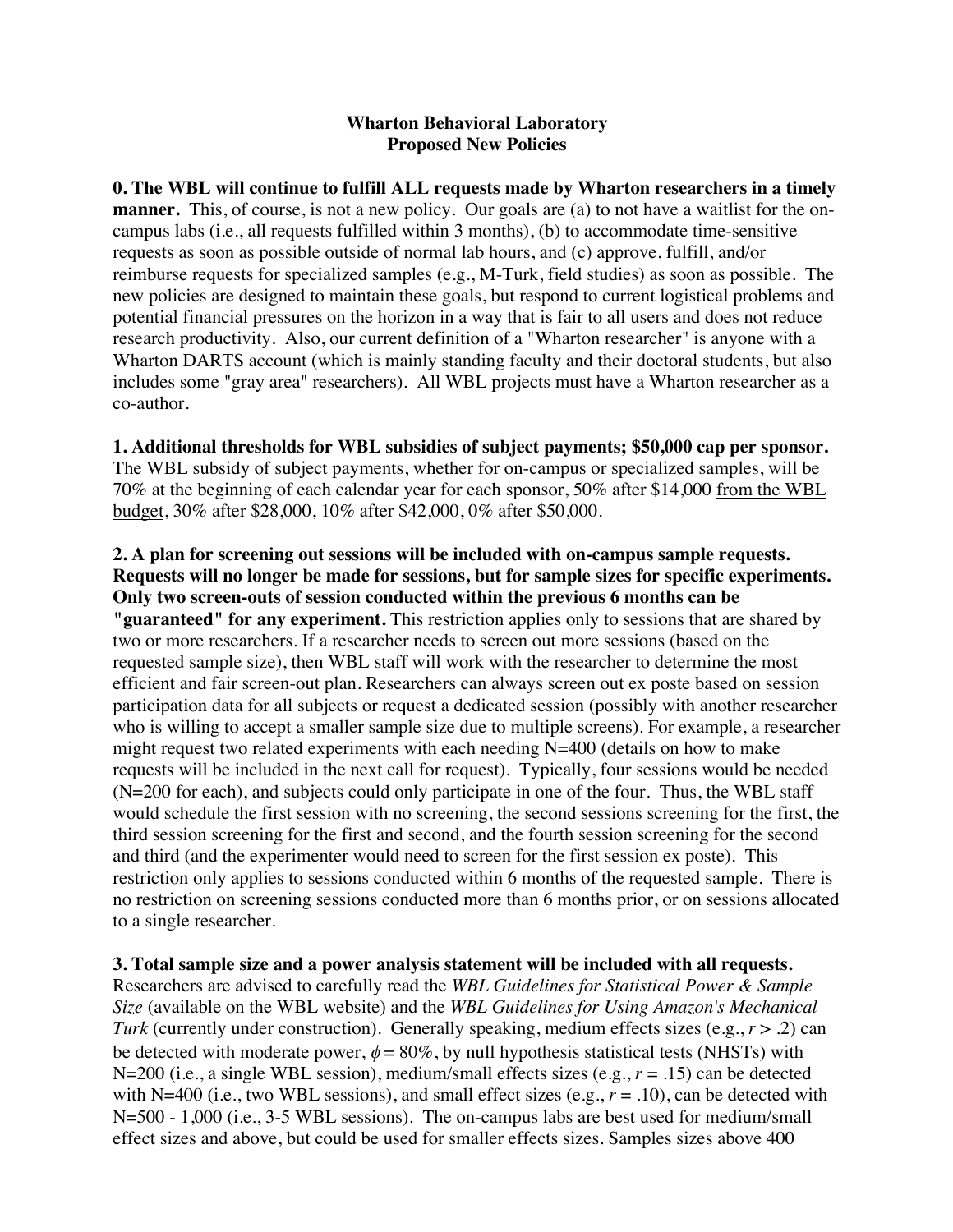create logistical problems and negative externalities for other WBL users. *At the time of request, the sample size needed for the requested experiment will be specified by the researcher, and the researcher will state the type of power analysis conducted to determine the requested sample size: (a) formal power analysis based on effect sizes obtained in previous experiments using the same paradigm, (b) formal power analysis based on effect sizes reported in the literature, (c) no formal power analysis but this sample size has been sufficient in the past and/or is the standard in the literature.* Responses to the power analysis statement are informational only. The WBL will continue to fulfill all requests for data collection.

**4. Final materials are due at noon 4 business days before the first day of a session; the scheduled time will be forfeited at 9am of the following day and made available to all researchers on a first-come-first-served basis.** Final materials are primarily link to websites, but also include custom programs, physical materials, etc. After the deadline, the original researcher can "reclaim" the time if final materials are delivered before another researcher claims the time. It may not be possible to start post-deadline experiments on the first day of the session, but every effort will be made to do so.

**5. Session details are due at noon 4 business days before the first day of a session; the scheduled time will be forfeited at 9am of the following day and made available to all researchers on a first-come-first-served basis.** Session details include specification of screenout criteria and delivery of any information, materials, software, or hardware required for presession testing. After the deadline, the original researcher can "reclaim" the time if final materials are delivered before other researcher claim the time. It may not be possible to start post-deadline experiments on the first day of the session, but every effort will be made to do so.

| <b>SCHEDULE OF PRE-</b><br><b>SESSION EVENTS</b> | <b>Request for</b><br>details email | Reminder<br>email       | <b>Session</b><br>Details due<br>at noon | <b>Session time</b><br>opened to all<br>researchers | Final<br>materials due<br>at noon | <b>Session time</b><br>opened to all<br>researchers | First day of<br>session |
|--------------------------------------------------|-------------------------------------|-------------------------|------------------------------------------|-----------------------------------------------------|-----------------------------------|-----------------------------------------------------|-------------------------|
|                                                  | 3 weeks<br>ahead                    | 1 business<br>day ahead | 2 weeks<br>ahead                         |                                                     | 4 days ahead                      | 3 days ahead                                        |                         |
| <b>Normal &amp; mornings:</b>                    | Monday                              | Friday                  | Mondav                                   | Monday                                              | Tuesdav                           | Wednesdav                                           | Monday                  |
| day (calendar days)                              | (21)                                | (17)                    | (14)                                     | (7)                                                 | (6)                               | (5)                                                 | (0)                     |
| Thursdays: day                                   | Monday                              | Wednesday               | Thursday                                 | Thursday                                            | Friday                            | Monday                                              | Thursday                |
| (calendar days)                                  | (24)                                | (15)                    | (14)                                     | (7)                                                 | (6)                               | (3)                                                 | (0)                     |
| Fridays: day                                     | Monday                              | Thursday                | Friday                                   | Fridav                                              | Monday                            | Tuesdav                                             | Friday                  |
| (calendar days)                                  | (25)                                | (15)                    | (14)                                     | (7)                                                 | (4)                               | (3)                                                 | (0)                     |

**Summary Table for Policies 4 and 5**

**6. Educational uses of WBL services and equipment will be permitted, but only if costs to the WBL are minimal and research projects continue to get top priority.** We have always had requests for instructors and students, and have used this policy on a case-by-case basis. Our mission (and budget) has been very research focused: all services must be part of a project that will result in publication in an academic journal. This policy makes this makes current practices explicit.